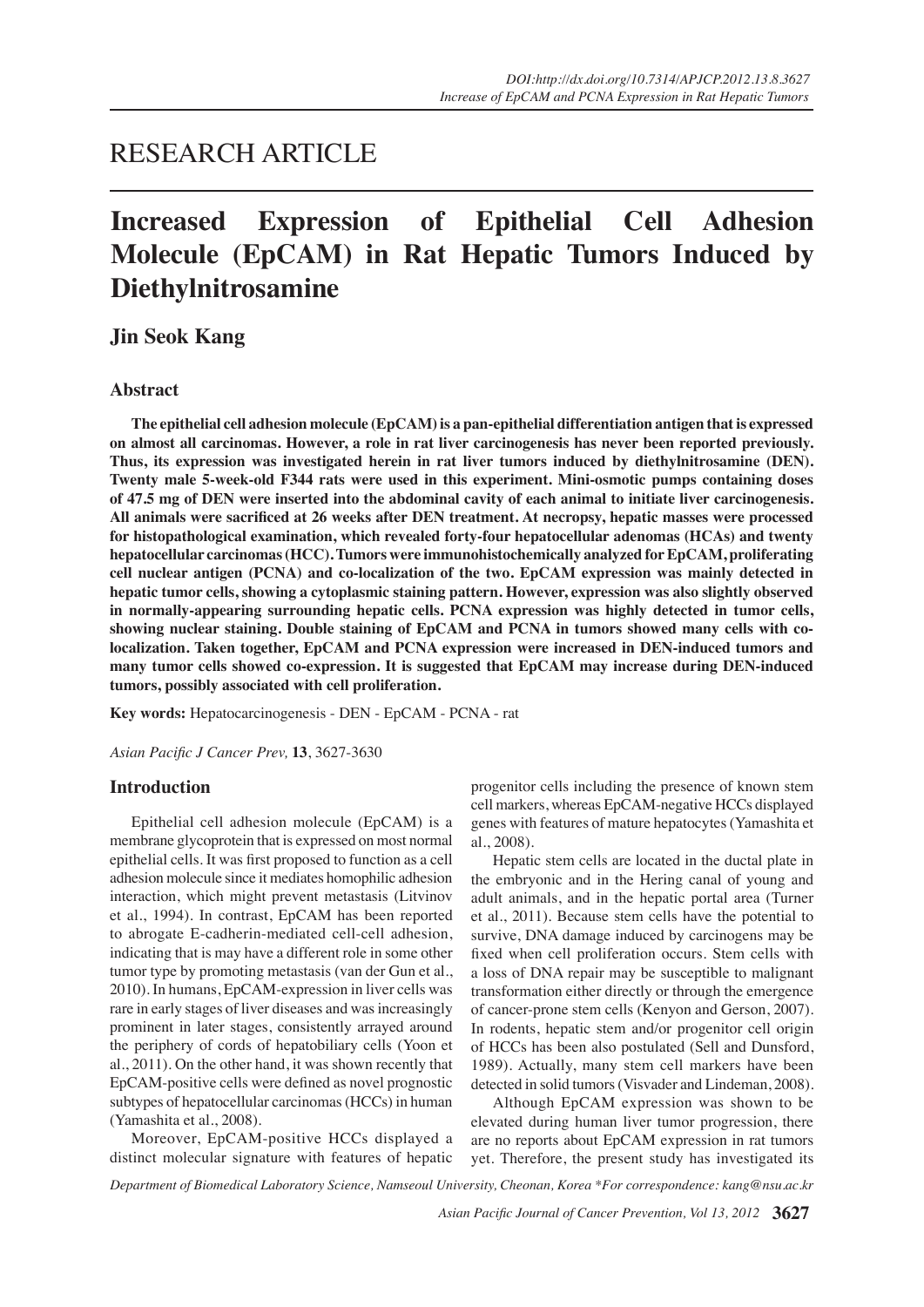## *Jin Seok Kang*

expression in hepatic tumors of rats induced by DEN and its relationship with cell proliferation.

## **Materials and Methods**

#### *Animals and treatment*

 Twenty male 5-week-old F344 rats (Koatec Inc, Korea) were housed in a room maintained on a 12 h light/ dark cycle, at constant temperature and humidity. Rats were allowed free access to a pellet chow diet (Koatec Inc, Korea) during the experiment. For the induction of liver tumors, mini-osmotic pumps were used (Alzet 2002; Durect, Cupertino, CA) providing a continuous infusion (0.5 μl/hour for 2 weeks) of DEN (N0756, Sigma, St Louis, MO) dissolved in dimethyl sulphoxide (DMSO). The mini-osmotic pumps were inserted into the abdominal cavity of each animal under ether anesthesia at 6 weeks of age to provide a total dose of 47.5 mg for each rat. All animals were sacrificed at 26 weeks after DEN treatment. At necropsy, hepatic masses were processed for histopathological examination.

#### *Histopathological examination*

At necropsy, hepatic masses were routinely processed for histopathological examination. Briefly, tumors were fixed in 10% neutral phosphate buffered formalin, embedded in paraffin, sectioned to a thickness of 4 μm, and stained with hematoxylin and eosin. Tumor characteristics were classified based on both histopathological and cytological criteria.

#### *Immunohistochemical analysis of EpCAM*

The avidin-biotin complex method was used to stain EpCAM in 4 μm liver sections. Sections were dewaxed with xylene and hydrated through using a graded ethanol series, and were then boiled in a sodium citrate buffer (pH 6.0) in an autoclave for 20 min. After that, the sections were sequentially treated with 0.3% hydrogen peroxide, blocking skim milk, and anti-EpCAM antibody (ab32392; Abcam) (diluted 1:400) for overnight at 4°C. They were then washed with TBS-T and subjected to ABC-peroxidase procedures (ABC Kit; Vector Laboratories). Skim milk was used instead of the primary antibody as a negative control.

Immune complexes were visualized using 3,3'-diaminobenzidine tetrahydrochloride as the chromogen. The sections were counterstained with Mayer's hematoxylin to facilitate their examination under a light microscope.

## *Immunohistochemical examination of PCNA and apoptosis*

The avidin-biotin complex method was used to demonstrate PCNA in 4 μm sections of liver tissues. Sections were dewaxed with xylene and hydrated through a graded ethanol series. Sections in sodium citrate buffer (pH 6.0) were boiled in an autoclave for 25 min, and then were treated with 0.3% hydrogen peroxide, normal horse serum, anti-PCNA antibody (M 0744, Dako) at 1:500 dilution for overnight at 4°C, followed by ABCperoxidase procedures (ABC kit, Vector Laboratories, Burlingame, CA). Immune complexes were visualized with 3,3'-diaminobenzidine tetrahydrochloride as a chromogen. As a negative control, normal serum was used instead of primary antibodies. The sections were counterstained with Mayer's hematoxylin to facilitate examination under a light microscope.

The avidin-biotin complex method was used to demonstrate apoptosis in 4 μm sections of liver tissues. Sections were dewaxed with xylene and hydrated through a graded ethanol series. Sections were then treated sequentially with proteinase K and 3% hydrogen peroxide, and were treated with equilibration buffer, TdT enzyme and anti-digoxigenin peroxidase conjugate according to the manufacturer's instruction (ApopTag® Peroxidase In Situ Apoptosis Detection Kit, Chemicon, CA). Immune complexes were visualized with 3,3'-diaminobenzidine tetrahydrochloride as a chromogen. As a negative control, phosphate buffered saline was used instead of TdT enzyme treatment. The sections were counterstained with Mayer's hematoxylin to facilitate examination under a light microscope.

#### *Double staining of EpCAM and PCNA*

Sections were dewaxed with xylene and hydrated through a graded ethanol series, and were boiled in a sodium citrate buffer (pH 6.0) in an autoclave for 20 min, and then were sequentially treated with 0.3% hydrogen peroxide, blocking horse serum, and EPOS anti-PCNA antiboy (M879; Dako) (diluted 1:500) for 1 h. Afterwards, sections were washed with TBS and incubated with HRP-Polymer (MRT621; BIOCARE) and immune complexes were visualized using 3,3'-diaminobenzidine tetrahydrochloride (DAB) as the chromogen.

Sections were then washed with TBS and incubated with goat serum and anti-EpCAM antibody (ab32392, Abcam) for 1-h and incubated with AP-Polymer (RMR625; BIOCARE) for 30 min. They were then washed with TBS and subjected to Vulcan fast Red 200μl (FR805H; BIOCARE. The sections were washed with TBS and counterstained with hematoxylin to facilitate their examination under a light microscope.

## **Results**

## *Histopathological findings of liver tissues and hepatic masses*

Histopathological examination for hepatic masses showed that forty-four samples were HCAs and twenty ones were HCCs. There were no cholangioma or cholangiocarcinoma. The tumor tissues exhibited nuclear pleomorphism and alteration of cellular structure, with or without fatty liver and inflammatory cell infiltrations.

### *Immunohistochemical examination of EpCAM*

EpCAM expression was highly detected in tumor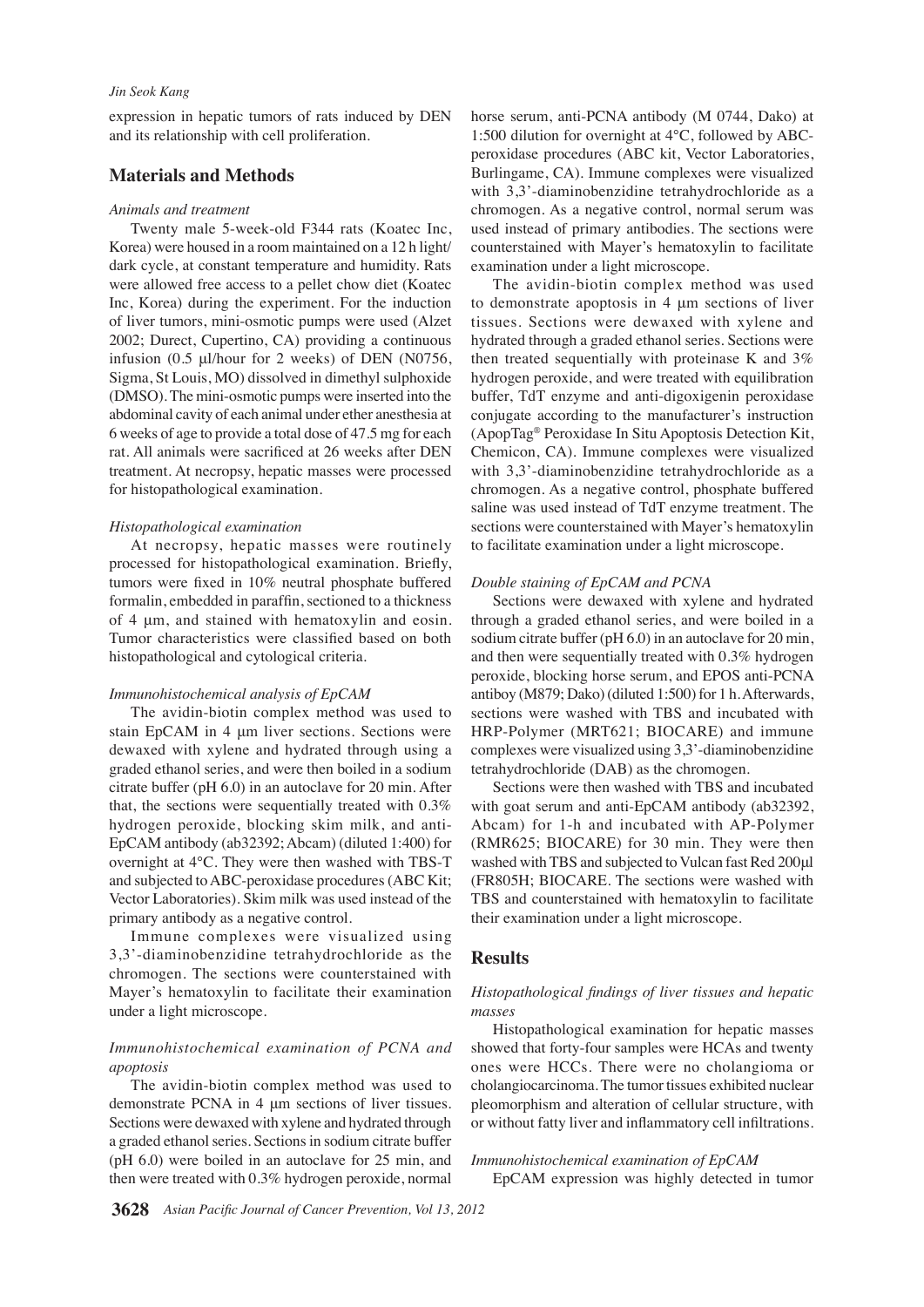

**Figure 1. Epithelial Cell Adhesion Molecule (EpCAM) Expression in a Diethylnitrosamine (DEN)-induced Hepatocellular Tumor.** Note the high levels of expression of EpCAM in tumor cells, showing cytoplasmic staining (arrow), but no expression observed in normally-appearing hepatocytes (asterisk), ×400.



**Figure 2. Proliferating Cell Nuclear Antigen (PCNA) Expression in a DEN-induced Hepatocellular Tumor.**  Note the high levels of expression of PCNA in tumor cells, showing nuclear staining (arrow), however its expression was rarely observed in normally-appearing hepatocytes (asterisk), ×200.



**Figure 3. Co-expression of PCNA and EpCAM in DEN-induced Tumor.** Note co-expression of PCNA (nuclear staining) and EpCAM (cytoplasmic staining) in tumor (arrow) but its expression not observed in normal appearing hepatocytes (asterisk), ×200.

masses, showing cytoplasmic staining pattern. However, its expression was slightly observed in normallyappearing surrounding hepatic cells, also cytoplasmic staining pattern (Figure 1). EpCAM expression was not found different between HCAs and HCCs.

## *Immunohistochemical examination of PCNA and apoptosis*

PCNA expression was highly detected in tumor masses, showing nuclear pattern. However, its expression was rarely observed in normally-appearing surrounding hepatic cells (Figure 2). The apoptotic cells were slightly observed in tumor masses. However, its expression was not different between normally-appearing surrounding

 *DOI:http://dx.doi.org/10.7314/APJCP.2012.13.8.3627 Increase of EpCAM and PCNA Expression in Rat Hepatic Tumors* hepatic cells and tumor tissues (data not shown).

## *Double staining of EpCAM and PCNA*

Double staining of both EpCAM and PCNA showed that many tumor cells had obvious co-localization, however, synergistic expression was not detected in normally appearing hepatocytes (Figure 3).

## **Discussion**

In this study, EpCAM expression was strongly expressed in DEN-induced hepatic tumor cells of rats, but was slightly detected in the surrounding normallyappearing cells.

EpCAM is considered as one of the stem cell markers and its expression has been identified as an additional marker of cancer-initiating cells (van der Gun et al., 2010) and was considered as hepatic stem/progenitor cells in HCCs subtype (Yamashita et al., 2009). In this study, EpCAM expression showed diffuse cytoplasmic staining in tumor cells. Previous data has shown that EpCAM expression was found in the cytoplasm of hepatic stem cells (Turner et al., 2011). It has been hypothesized that stem cells may be transformed into cancer stem cells (Wicha et al., 2006), by a process involving the dysregulation of stem cell self-proliferation (Al-Hajj and Clarke, 2004). As EpCAM-positive HCCs exhibited stem cell and progenitor cell markers (Yamashita et al., 2008), further studies are warranted to investigate the co-expression of EpCAM and other stem cell markers in the context of rat hepatocarcinogenesis.

Diethylnitrosoamine (DEN) is used to induce rat liver cancer models (Peto et al., 1991; Pitot et al., 1996) and was also reportedly to be hydroxylated by P450 isozymes in the liver to a bioactive metabolite (Verna et al., 1996). This appears to be associated with early hepatocyte injury and liver carcinogenesis (Kang et al., 2007). Hepatic tumors were generated as a result of DEN treatment in animals and about 1% cells were shown to be developed into altered hepatic foci when treated with tumor promoter(s) (Pitot et al., 1996). Carcinogenesis is believed to be a multistage process involving initiation, promotion, and progression, and tumor cells are believed to arise as a result of several cellular events such as dysregulation of proliferation and/or apoptosis. In this study, tumor cell showed high expression level of PCNA, representing high proliferation stage of hepatic tumors, however, no expression in normal appearing hepatocytes. A recent report showed that regulated intramembrane proteolysis activates EpCAM as a mitogenic signal transducer, resulting elevated expression of c-myc and cyclin A and E (Maetzel et al., 2009).

Furthermore, liver injury in response to DEN exposure elicits an inflammatory response in nonparenchymal cells, which secrete several cytokines and growth factors that promote compensatory proliferation of quiescent hepatocytes carrying DEN-induced mutations (Arsura and Cavin, 2005). Double staining of EpCAM and PCNA